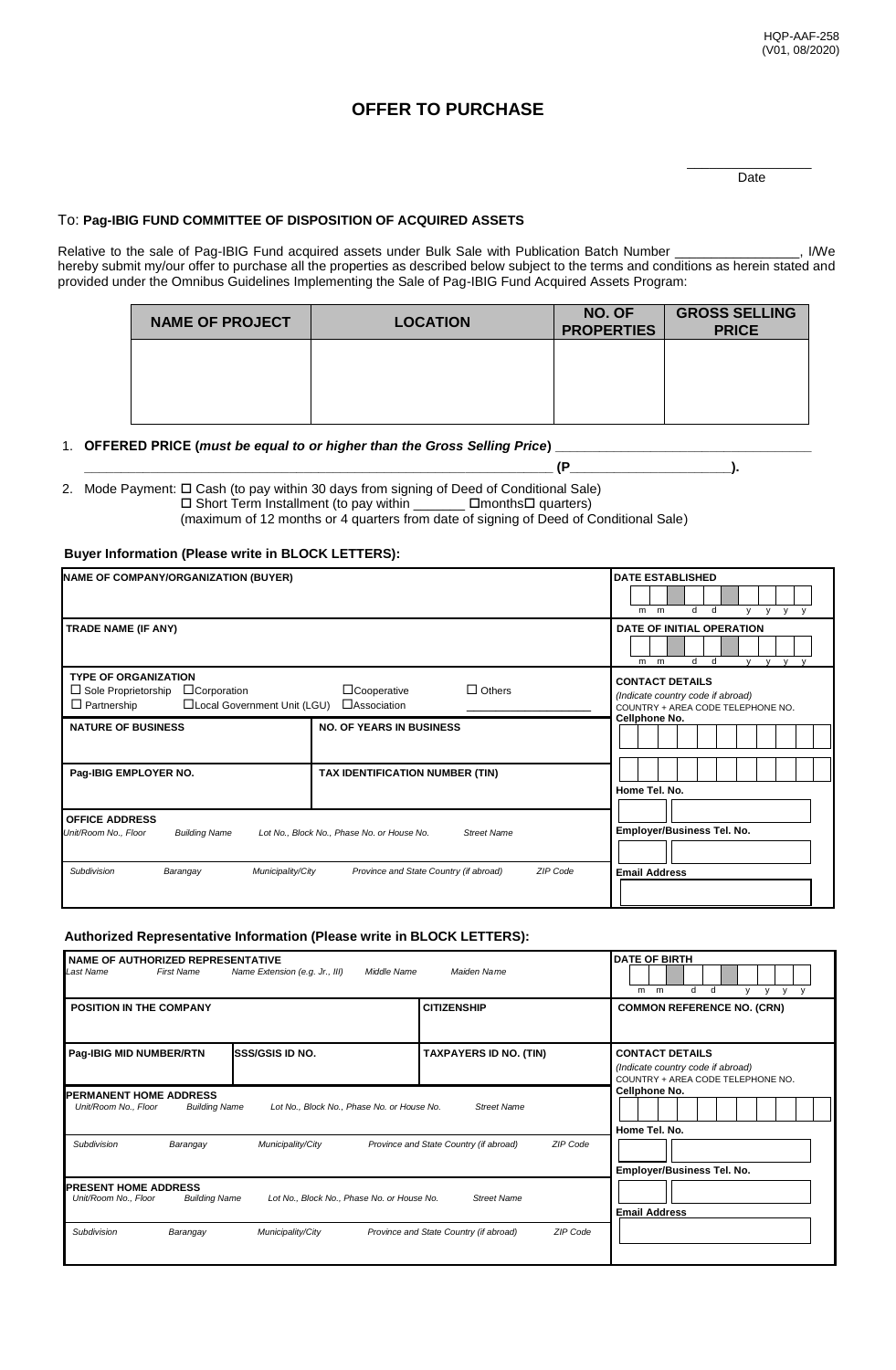#### **CERTIFICATION AND SWORN DECLARATION**

I/We do hereby release/s and forever discharge/s the **SELLER** (Pag-IBIG Fund), its successors and assigns, from any and all claims and remedies of whatever kind or nature that I/We may have arising from the following:

- 1) the condition of the property,<br>2) its construction, design, or the
- 2) its construction, design, or the materials used thereon,<br>3) the location of the property and the presence of hazard
- 3) the location of the property and the presence of hazardous elements that may be found at or around the area,<br>4) the transactions had by the **SELLER** with the previous owner/developer of the properties being sold.
- 4) the transactions had by the **SELLER** with the previous owner/developer of the properties being sold,<br>5) the claims that the previous owner/developer, its subsidiaries and affiliates, may have on the property
- 5) the claims that the previous owner/developer, its subsidiaries and affiliates, may have on the property and against the **SELLER** in relation to the property, or because of the transactions the said parties entered into with respect to the property,
- 6) the actions being litigated between the SELLER and the previous owner/developer with respect to the transactions the said parties entered into, and the legal effects that the outcome of those actions may have on the rights, interest of the SELLER to the property,
- 7) the existing documentation about the property, which, for the purpose of this Agreement, have been inspected by me/us and which I/we found acceptable,
- 8) the claims of third parties annotated on the certificates of title to the property, if any,
- 9) claims arising from warranty of eviction, and
- 10) claims arising from acts or omissions of the SELLER, or its agents, in the care and management of the property.

At the same time, I/We represent/s and warrant/s as follows:

- (a) My/our organizational status (including, but not limited to, its jurisdiction of incorporation or organization) is set forth correctly on the signature page below. My/our organization is duly organized, validly existing and in good standing under the laws of the Republic of the Philippines. I/We are qualified or licensed to do business in all jurisdictions in which it is required to be qualified or licensed and by all applicable governmental or other authorities having jurisdiction over its activities with respect to the purchase of the Portfolio (including, but not limited to the properties as herein by being purchased).
- (b) I/We has the requisite power, authority, and capacity to sign, execute, deliver, and perform this Agreement and all the transactions contemplated by this Agreement.
- (c) The signing, execution, delivery and performance of this Agreement by me/us does not and the consummation of the transactions contemplated by this Agreement will not (i) violate any material provision of law, rule or regulation or any judgment, order, writ, injunction or decree of any court, governmental authority or agency applicable to BUYER, (ii) conflict with any of the terms of my/our Articles of Incorporation, charter, bylaws or any other governing instrument relating to the conduct of my/our business or the ownership of properties, or (iii) conflict with or result in a breach or give rise to any right of termination, cancellation or acceleration under any other agreement or instrument to which I/We is/are a party or by which I/We or any of my/our asset/s is/are bound, which conflict or breach could reasonably be expected to have a material adverse effect on the transactions contemplated by this Agreement or (iv) constitute a default or an event that, with the giving of notice or the passing of time, or both, would constitute a default or an event that could reasonably be expected to have a material adverse effect on the transactions contemplated by this Agreement.
- (d) No application has been filed with any court or governmental agency or instrumentality for the commencement of any Insolvency Proceedings against or on behalf of my/our organization. No litigation, administrative proceedings or arbitration has been commenced against me/us in any Court or before any governmental agency or instrumentality within the Republic of the Philippines or anywhere else that would affect adversely the ability of my/our organization to carry out the transactions contemplated by this Agreement.
- (e) I/We is/are not insolvent, and the consummation of the transaction herein will not render the organization insolvent. I/The organization will have the financial ability to implement the transactions contemplated pursuant to this Agreement.
- (f) I/The organization will operate, and has the adequate resources to conduct its business, during the period of this Agreement.
- (g) I/The organization have/has been encouraged and given sufficient opportunity to conduct such due diligence, review and analysis of the Portfolio, the files and related information to make a complete informed decision with respect to the purchase of the Portfolio. The organization acknowledges and agrees that the information made available to it and its agents by SELLER is an adequate and sufficient basis on which to determine whether to enter into this Agreement and proceed with the purchase of the Portfolio.
- (h) I/The organization acknowledge/s that, except as expressly provided herein, no representation or warranty of any kind including any warranties of a transferor pursuant to any statute, law, rule or regulation, is being made (in this agreement or otherwise) by SELLER or any of its related persons with respect to the units, including, without limitation, any representation or warranty regarding the information contained in the bid materials, the absence of liens or encumbrances on the title to the units, or the transferability of such title. I/The organization also acknowledge/s that the transfer of the units is being made on an "as is, where is" basis, with all faults, and without recourse.
- (i) I/The organization acknowledges that in no event whatsoever will any breach of a representation or warranty of SELLER be deemed to constitute, or be used as evidence of, bad faith, misconduct or fraud even in the event that it is shown that SELLER or any related person to SELLER, knew or should have known of information that was inconsistent with any representation or warranty set forth in this agreement, and that in no event whatsoever will any breach of a representation or warranty set forth in this agreement may be the basis of any claim for or award of any consequential, incidental, punitive or other damages against SELLER except as specifically provided in this agreement.
- Anti-Graft and Corruption Warranty. I/The organization hereby warrants that it or any person related to it has not given or promised to give any money or gift to any employee/official of SELLER or persons related to SELLER, to influence SELLER's decision regarding this Agreement, nor has exerted or utilized any lawful or unlawful influence to solicit or secure this instrument through an agreement to pay a commission or contingent fees. Should the I/organization or any of my/its officers, employees, agents and authorized representatives or any person related to the organization, break this warranty I/it shall be held liable under the Anti-Graft Law and/or other applicable laws.
- (k) That I/the organization warrants that not one of my/its directors, officers, stockholder, employees, or agents, is connected or affiliated in any way with a developer blacklisted by Pag-IBIG Fund, or with the latter's organization, affiliates, or subsidiaries. I/The organization further warrants that I/it, or any of my/its officers, directors, its affiliates, or subsidiaries, as well as the latter's directors, and officers, has not had any dealings with blacklisted developer, its affiliates and subsidiaries, either as supplier, consultant, agent, or broker.
- (l) That none of my/the officers, directors, and controlling stockholders of the organization is related to the Head of the Pag-IBIG Fund, or to employees of Pag-IBIG Fund directly in-charge in the disposal of herein acquired properties, by consanguinity or affinity, up to the third civil degree; that said officers, directors, and any of the stockholders of the organization has no relationship with any person, directly or through third parties, that puts the organization in a position to have access to information about, or influence the decisions of the Pag-IBIG Fund regarding this bulk sale process. This will include a firm or an organization who lends, or temporarily seconds, my/its personnel, to firms or organizations which are engaged in consulting services for the preparation related to ROPA Bulk Sale, or for the implementation of the bulk sale project.